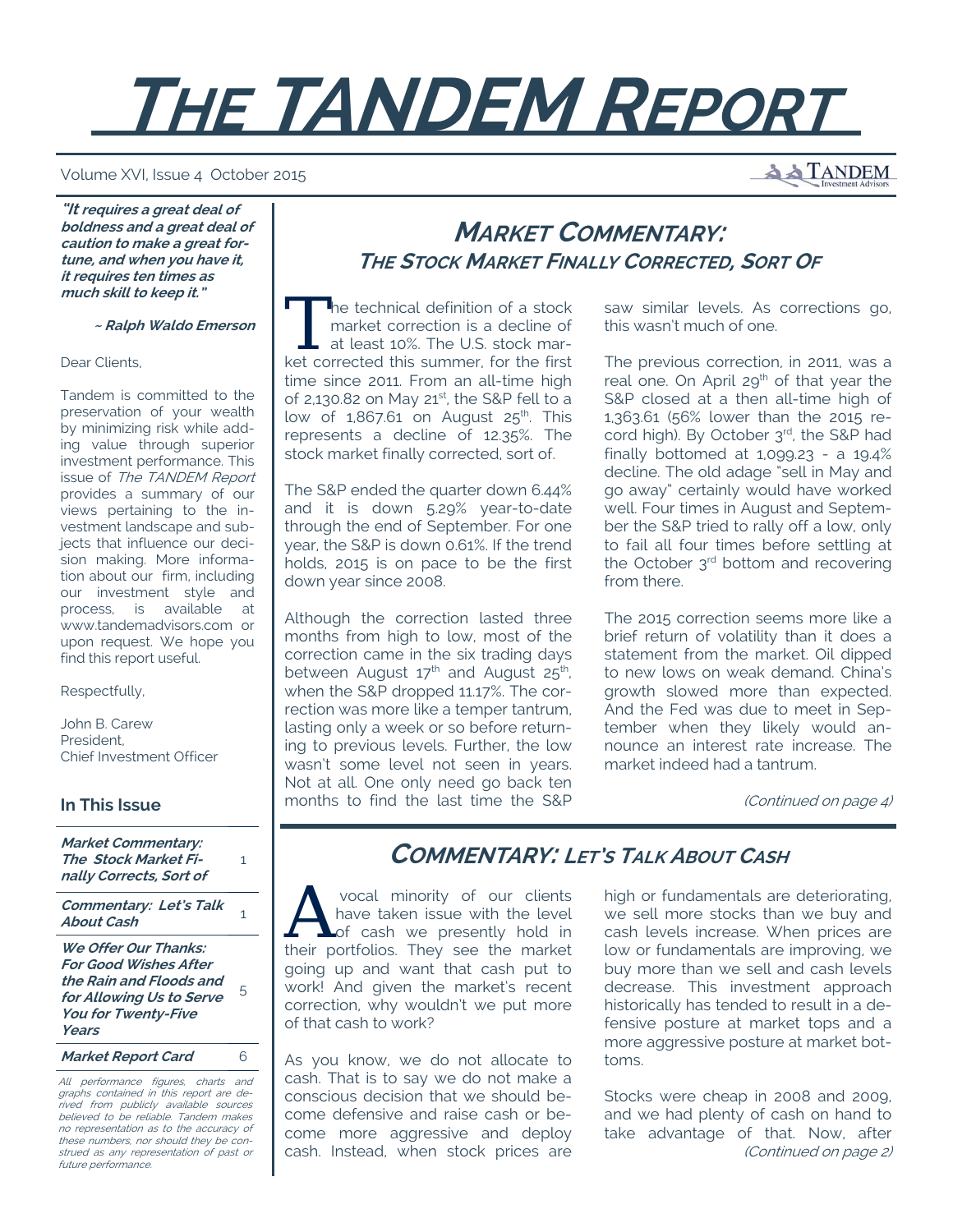# **COMMENTARY (CONTINUED)**

#### (Continued from page 1)

seven years of a bull market, stocks are no longer cheap. In fact, many of them are downright expensive. Global economic growth is slowing and corporate earnings expectations reflect this. The chart immediately below shows the decline in earnings expectations for calendar year 2015 for the S&P 500. A year-and-aas illustrated below. The PE in 2014 for the S&P based on 2015 earnings was 13.7. Today it is 18.4.

Our job is to buy low and sell high. By definition, those two things can't happen at the same time. We believe that this has become a seller's market and a good time to have taken some profit. And so we have.



Source: www.standardandpoors.com

half ago, in March, 2014, the S&P 500 companies were expected to earn \$137.19 in 2015. Today, that number has been revised downward to \$110.80.

Amazingly , as earnings expectations have steadily declined, prices have continued to rise. So have PE ratios, It is clear to us that we have entered an earnings recession. The chart below depicts rolling 12 month S&P earnings from December, 1988 through September, 2015. Currently, earnings are in decline. This is the fourth period of earnings decline since 1988. The previ- (Continued on page 3)



Source: www.standardandpoors.com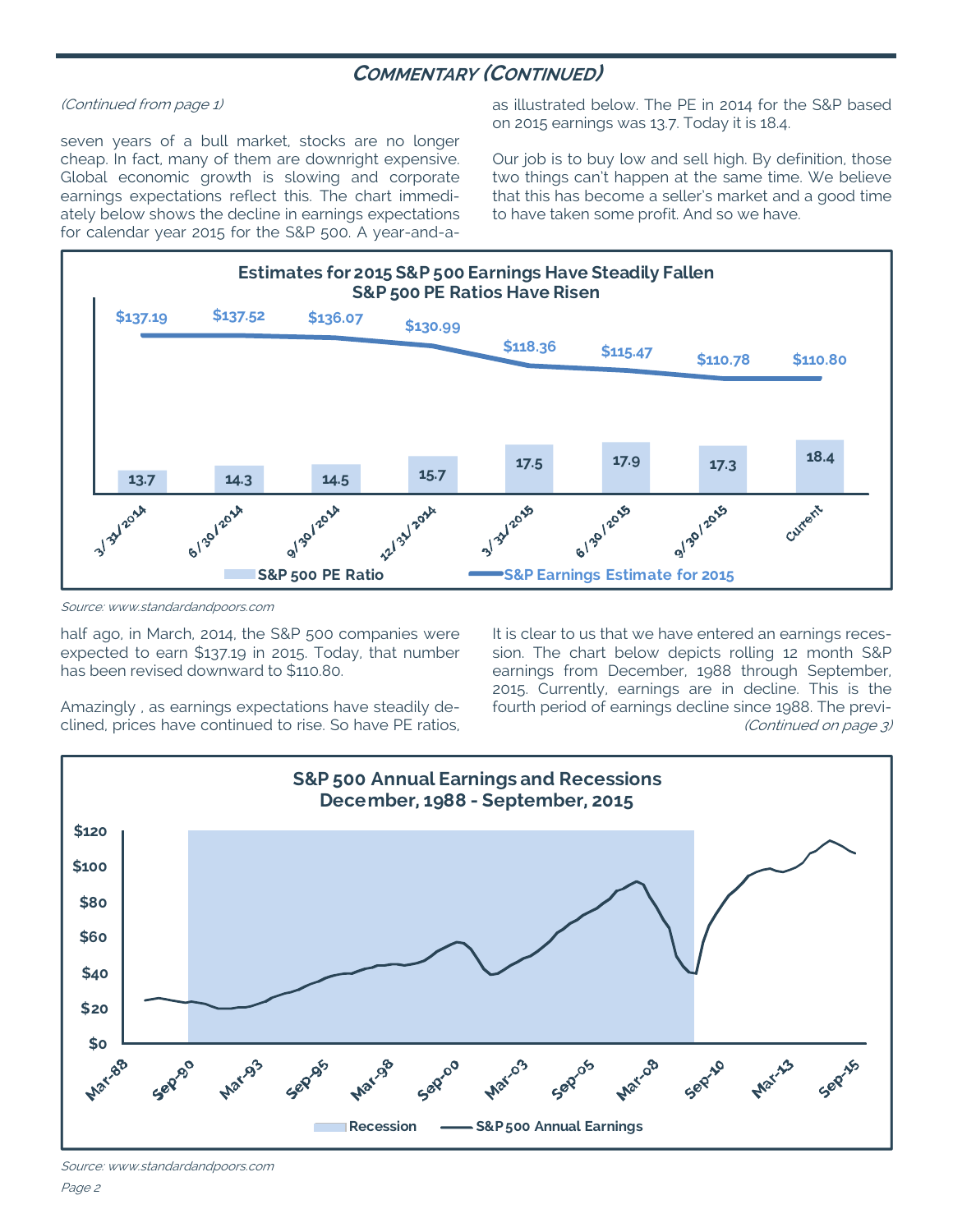## **COMMENTARY (CONTINUED)**



Source: www.standardandpoors.com

#### (Continued from page 2)

ous three were accompanied by economic recessions. Could we be headed for another?

Possibly, but earnings recessions don't *always* result in economic recessions. When we look at earnings declines differently in the chart above, we see that there have been a few times that earnings declined (red bars) without coinciding with an economic recession. However, if a recession does not follow the current state of earnings, it will mark the first instance during this time period that four consecutive quarters of decline did not presage a recession.

The vocal minority opposed to cash says yes, we have heard all about the economic and earnings slowdown. But the market corrected and you didn't buy! Tandem says that lower prices don't always make good prices.

Cash is an important component of what we do. It affords us the opportunity to take profits when warranted and redeploy the proceeds when fundamentals improve. If you want to know when more of your cash will be invested, follow the corporate earnings trend. We expect that prices will decline again to reflect the earnings recession. When earnings eventually improve, we have cash available because we sold high, allowing us to buy low. Sometimes patience is hard to come by, but this is how cash is supposed to be used.



Source: www.standardandpoors.com and Informais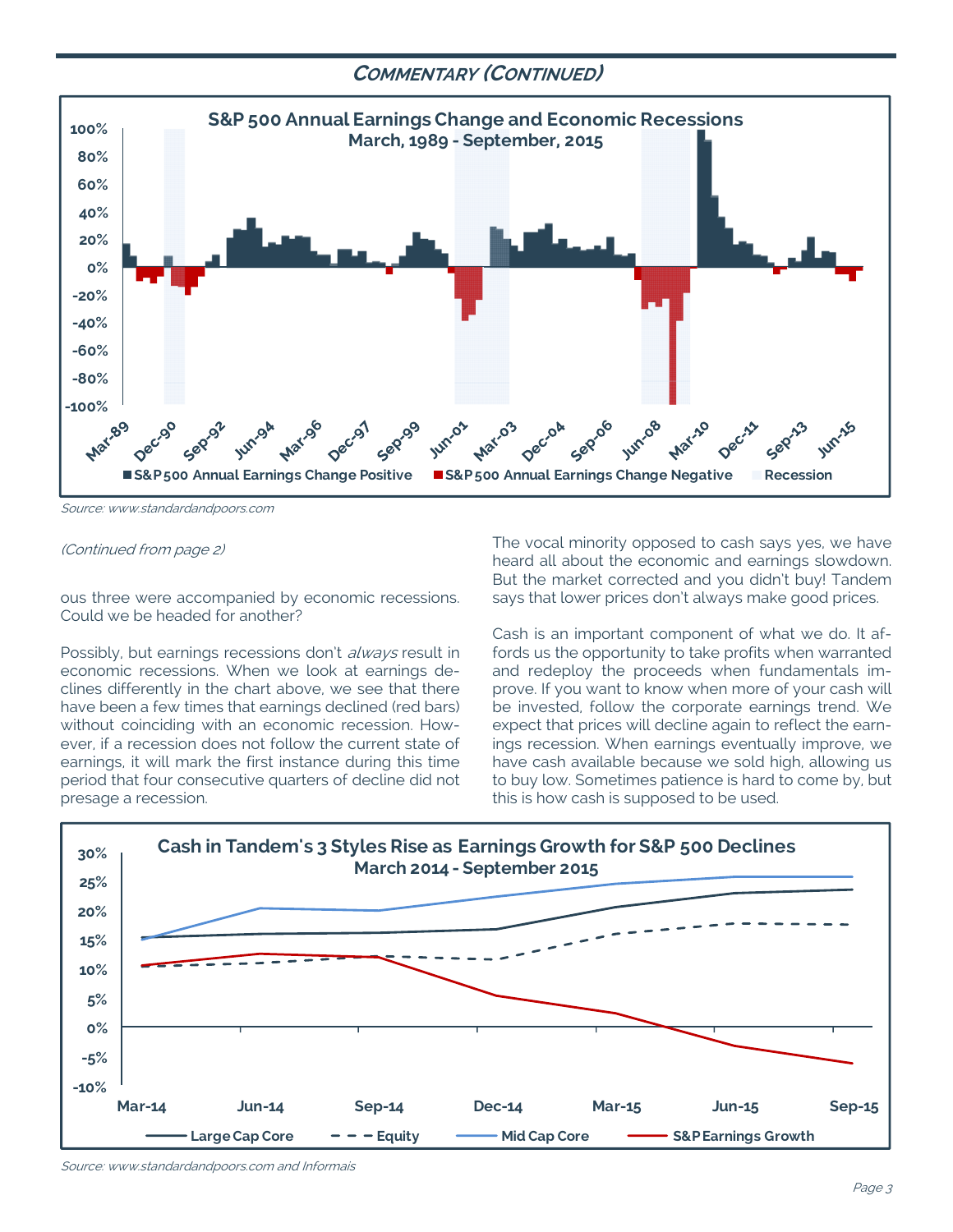## **MARKET COMMENTARY (CONTINUED)**

#### (Continued from page 1)

Ultimately the Fed caved, citing an inability to raise rates in the midst of global uncertainty. In our view, the window to raise rates has now closed and no rate hike will likely occur until 2017 at the earliest. The market won the standoff and normalcy returned in fairly short order. Yes the market finally corrected, sort of.

In 2011, corporate earnings were improving. While the stock market was correcting by nearly 20%, S&P earnings were growing from \$83.77 to \$96.44, an increase of 15%. However, during the 12% decline of 2015, earnings were deteriorating. A year ago, the S&P was expected to earn \$114.51. Now, earnings expectations have sunk to \$107.47. That is a decrease in forward earnings of 6%. That is quite a dichotomy.



Source: www.standardandpoors.com

Interesting to us is the fundamental circumstances surrounding the corrections of 2011 and 2015. In 2011, the Fed threatened to end Quantitative Easing and the market reacted violently. Similarly in 2015, when it appeared as though interest rates would finally rise, the market reacted with a large sell-off. However, the fundamentals were very different.

The 2011 correction occurred while earnings continued to rise. That is a normal correction. Sometimes prices just get ahead of fundamentals and need to correct. But in 2015, fundamentals actually changed. We went from expansion to contraction in corporate earnings and the market just shrugged.

<sup>(</sup>Continued on page 5)



Source: www.standardandpoors.com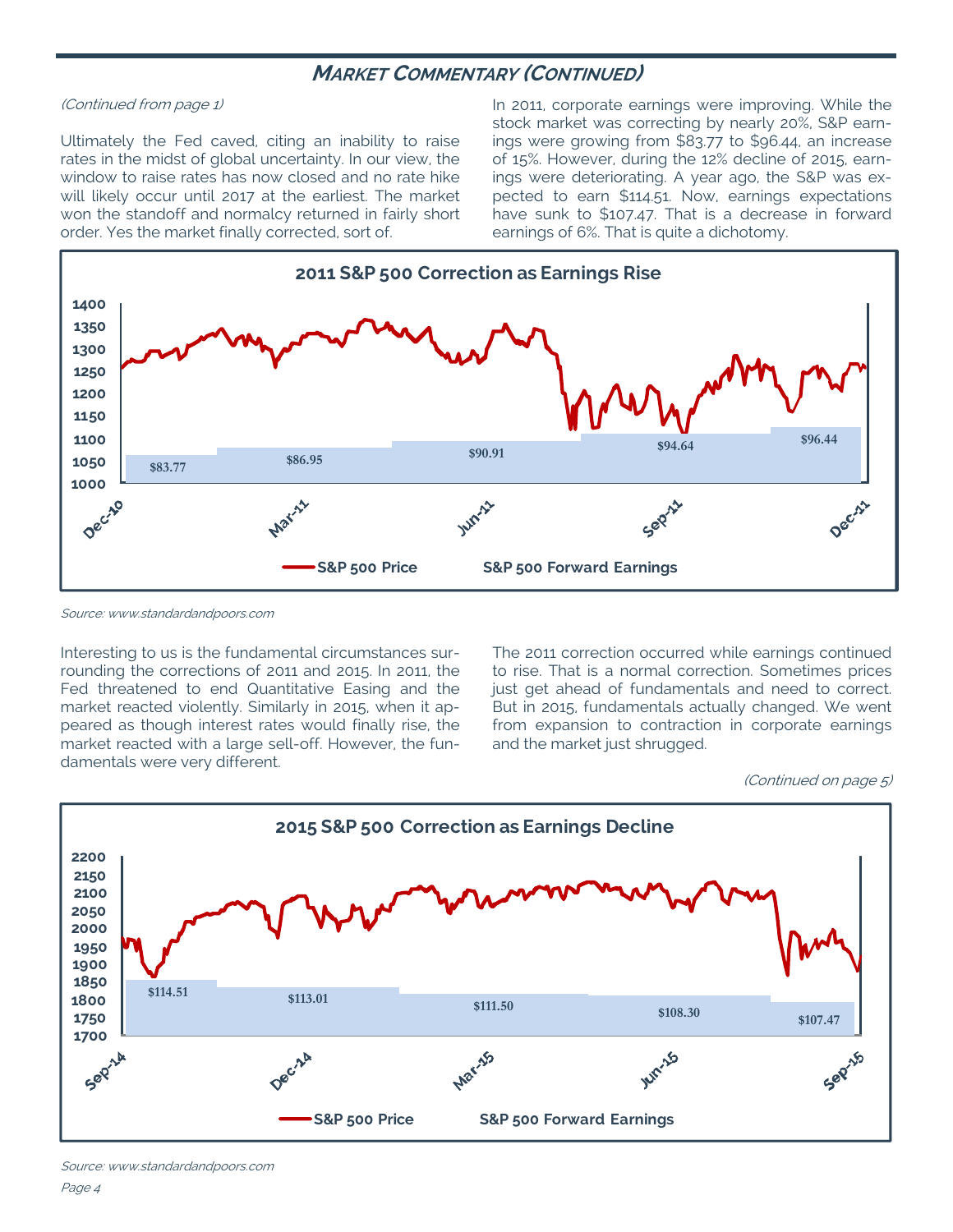# **MARKET COMMENTARY (CONTINUED)**

(Continued from page 4)

Maybe earnings will ultimately return to a growth trajectory. However, prices remain way ahead of earnings. There is a significant amount of catching up for fundamentals to do before prices accurately reflect realistic earnings growth. Don't forget that the S&P rose 32% in 2013 while earnings only grew 11%. Earnings indeed have some catching up to do, but right now they are going in the wrong direction.

We have devoted our *Commentary* in this issue to our view of the current earnings recession and how we have positioned ourselves. We have limited our Market Commentary discussion to the market's behavior. To that end, the quarter just ended showed signs of weakness that the market's recovery from correction belies.

According to Standard and Poor's, at the start of 2015 the S&P 500 was expected to earn \$33.35 for the  $3<sup>rd</sup>$ quarter just ended. By the end of September, that number had declined over 14% to \$28.55. Over the same time period,  $4<sup>th</sup>$  quarter earnings expectations declined by 13%. In fact, the  $3^{rd}$  quarter of 2014 was the last time quarterly earnings *grew* year over year.

Despite these obvious signs of earnings erosion, the

market seems content to bury its proverbial head in the sand and ignore the obvious. Analysts forecast that earnings in 2016 will increase from 2015 by nearly 17%. One year ago, it was predicted that 2015 earnings would grow 20% over the previous year. It now appears they will decline by 2%.

Why the optimistic outlook for earnings growth? Your guess is as good as ours. Some say the impact from the decline in energy related earnings will be mitigated. Others point to the recent strength in the dollar as having a negative impact on the earnings of those companies doing business overseas. Maybe.

Ultimately it is the consumer that drives the U.S. economy and corporate earnings. There is a reason that interest rates remain near zero. In our view, it makes the consumer a less likely savior than she might appear.

We do not forecast anything remotely catastrophic. There is not another 2008 in our near future. The market corrected this year and that is a good and healthy thing. It simply undid all that good by rallying on Fed news and ignoring the fundamentals. Ultimately, it is always about the fundamentals. And when they improve, we will be prepared. If you want to know how, read our Commentary!

# **WE OFFER OUR THANKS: FOR YOUR GOOD WISHES AFTER THE RAIN AND FLOODS AND FOR ALLOWING US TO SERVE YOU FOR TWENTY-FIVE YEARS!**

F irst, we would like to thank all of those that<br>checked on us during South Carolina's recent<br>weather challenges. Many of you have called or<br>amplied to check on our cafety and how we survived checked on us during South Carolina's recent weather challenges. Many of you have called or emailed to check on our safety and how we survived the rains and subsequent flooding. We can report that Downtown spent a few days under water and was

face a long and arduous path to normalcy.

Second, October 5<sup>th</sup> marked Tandem's 25<sup>th</sup> anniversary. It has been a gift and an honor to be able to come to work every morning to serve you and do what we love doing. From very humble beginnings we now manage

closed to most traffic. Other than that, and a few other road closures that made commutes more challenging, we all escaped unscathed and only slightly inconvenienced. Our neighbors to the north in the Georgetown area and those in and around Columbia were not nearly as fortunate. Our thoughts remain with them as they



nearly a quarter billion dollars and serve over 500 clients. Some of you have been with us from Day 1. Others, in fact most, have not. It doesn't matter. We humbly and sincerely thank you for a remarkable (and remarkably fast!) twenty-five years, and we look forward to many more years in your service. Thank you.